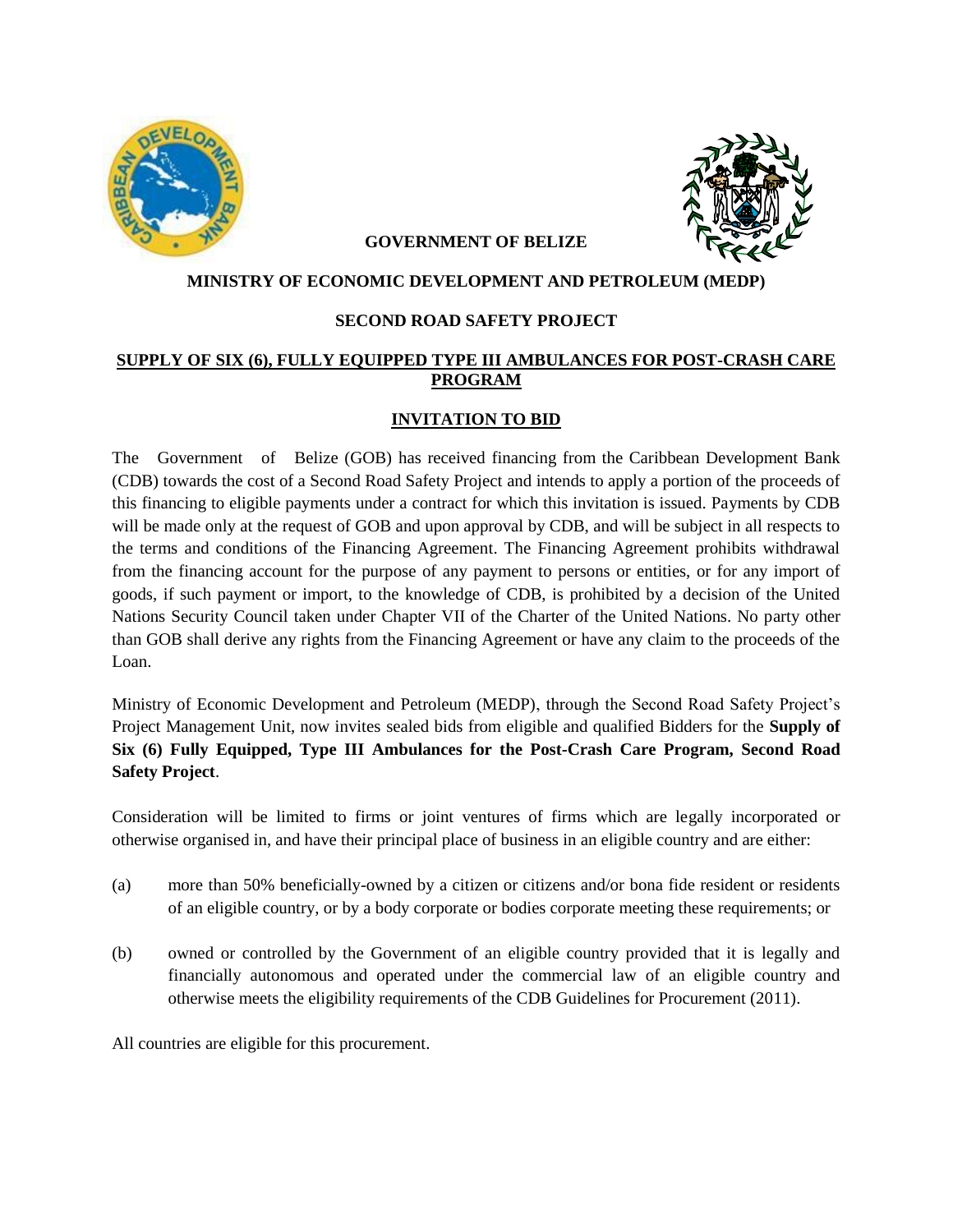Eligible bidders will be required to submit full qualification information with their bids establishing their eligibility to bid and qualification to perform the contract if the bid is accepted. Tender and qualification information are to be submitted in the English Language on the prescribed forms inserted in the Bid Documents. Submissions that do not provide the information required or that do not demonstrate the prospective contractor's ability to perform satisfactorily, will not qualify and will not be considered for further evaluation. All bidders must also demonstrate capacity to provide local maintenance/support for the ambulances.

Bid documents will be available for inspection at the first address below, from **August 16, 2019** on week days between 8 am and 5 pm. Requests may be made by personal application or in writing. Written applications must be clearly marked: **"The Second Road Safety Project: Request for Bid Documents for the Supply of Six (6) Fully Equipped Type III Ambulances for the Post-Crash Care Program**". Applicants who request that documents be forwarded to them must submit accurate mailing instructions and cover the fee associated with the mailing of the document via courier services from a local courier agent etc. The documents will be promptly dispatched, but under no circumstance will GOB or the Project Management Unit, Second Road Safety Project, or the Ministry of Economic Development and Petroleum, be held responsible for late delivery, loss or damage to the documents.

Hard copies of Bids must be submitted in sealed envelopes, with the name and address of the bidder, and be clearly marked **"Tender for the Supply of Six (6) Fully Equipped Type III Ambulances for the Post Crash Care Program"** and must be delivered to the second address below no later than 2:00 pm on Friday, September 27, 2019**.** Bids will be opened publicly immediately after the deadline for submission of bids, in the presence of Bidders' representatives who choose to attend at the second address below. Qualification information only, in electronic form, must be submitted simultaneously to the third email address below.

Each bid must be accompanied by the required Bid Security in a freely convertible currency. Late bids will be rejected.

GOB / Ministry of Economic Development and Petroleum (MEDP) reserves the right to accept or reject any bid, and to annul the process and reject all bids, at any time prior to award of contract, without thereby incurring any liability to the affected prospective bidder(s) or any obligation to inform the affected prospective bidder(s) of the grounds for GOB  $/$  Ministry of Economic Development and Petroleum (MEDP)'s action. GOB will not defray any costs incurred by any bidder in the preparation of bids.

# **1. Address for Inspection, Collection and Clarification of Bidding Documents**

Project Management Unit Belize Road Safety Project Ministry of Economic Development and Petroleum Mountain View Blvd, Ground Floor, Unit Three, William Tam Building Belmopan BELIZE, C.A. Tel: +501-822-3517